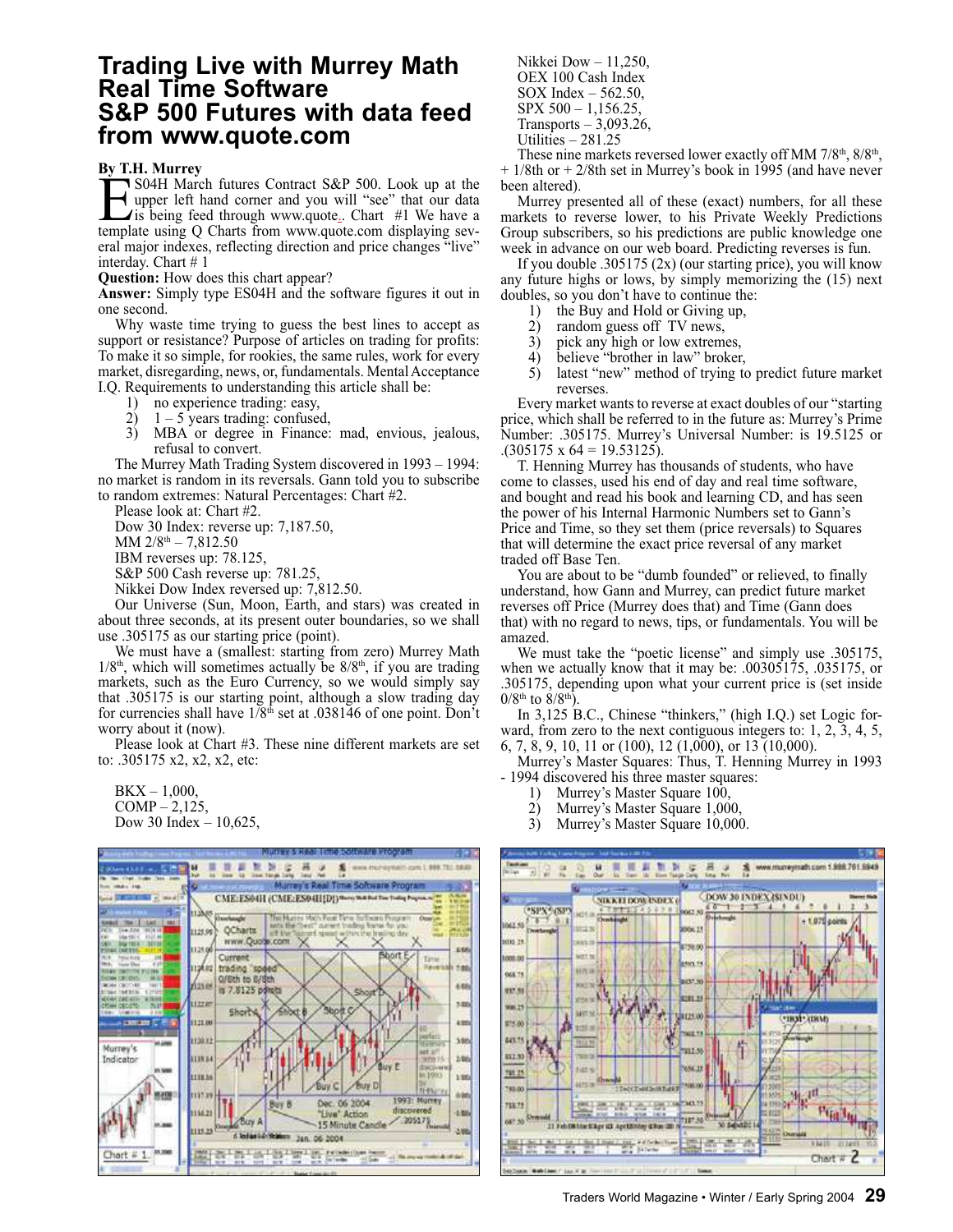Goal: \$500-\$1,000+/ Day! Learn to Make Money in UP or DOWN Markets! **Course Demo!** 

**FREE TRADING** Lessons, Charts & On-Line



By knowing these Murrey's Master Squares, one is able to set an artificial musical scale, of which there are (3 major) and as many as 384 (smaller) internal octaves, and two minor octaves totaling 256 more, or 640 different Murrey Math Trading Frames (artificial musical scale).

Your job is to trade, not learn how to set the 640 internal frames, for all markets, so we have provided you, with the exact "best" trading frame, for the "current speed" of the market you are presently trading, by offering the trading world, our real time software program,

which automatically sets the Murrey Math Trading Lines, by (only) typing in the market's symbol. Please contact Larry Jacobs about renting it.

There are over 125 excellent Fibonacci, Gann, Elliott Wave, software programs, out there, set to Gann's (high  $\ell$  low)  $0/8<sup>th</sup>$  $-8/8^{th}$ .

It takes "good" traders, up to five years, to learn to trade, any market (up or down), if they think (only) in the current direction, of the prevailing market. Most give up fast.

Traders, who are optimistic, made money from,  $1998$  to  $2000$ , on the way up (only).

7.18 Trillion Dollars was lost from young, dumb, greedy, rich, traders, who were Long Term, Buy and Hold, on stocks from 1997 up to 2000, then down to 2002.

Murrey is hated by:

Wall Street,

Universities with MBA Programs,

Mutual Fund Managers,

Brokers,

Financial Planners,

Gurus, who teach Indicators and m/a, and promote "all markets are random."

Wall Street hated W.D. Gann. He was born 12.50 years after The Civil War, so Wall Street, refused to side with any "southern hick trader," with a strong religious back ground, and high I.Q. trading system. The South killed 2 to 1 Yankees.

If you didn't go to an Ivey League School, or, if your family can't be traced back 200 years, you don't count in NYC, (on any subject). Why did Vanderbilt come to Nashville to start a university?<br>18.75 blocks from Vanderb

Vanderbilt University, is the new Nashville City Library on Church street, and on the  $3<sup>rd</sup>$ floor are five murals from 1789 to present in Nashville, and The Henning House, located on Market Street, is painted on the 1<sup>st</sup> mural from 1789 to 1804, showing that Murrey has been in Nashville for over 200 years, procreating in the same county. Henning, Tennessee, where Roots Alex Hailey was born, was created by Dr. Henning MD, Nashville.

Sir David Murrey sailed into The Jamestown Colony in 1620, and was paid 20 pounds. Please  $add + 2\%$  to \$50.00 for 400 years for inflation adjusted value of money.

Gann was born near rural Texas, in 1878, and lived in New York, in the 1920's and warned Wall Street: (two years prior in his book) Tunnel Thru the Air,

1) there will be a worse World War

Starting with economic chaos from 1927 through 1932, with highs ending in '29,

2) the low in the stock market would be July  $4<sup>th</sup>$  1932, (he missed it by one day),

3) Crash in Fall of 1929, so all the rich geniuses on Wall Street laughed at him, as being a hill Billy fool, who grew up running, to the outhouse (without a tight trailing paper stop).

Gann published, in a New York newspaper, his trades for 25 straight days, and recorded 261 out 288 trades as winners, turning \$ 10,000 into \$ 1,000,000 but, no MBA School of Higher Learning, will mention Murrey or Gann.

In 1929 rich, smart, NYC stock market experts, at M.I.T., Harvard, Yale, and The Wharton School of Business, said the markets would go up to 500, so the rookies should stay long from 1776 A.D. (and zero on the Dow) up +  $375 + 15.625 +$ 156.25, which was the high in 1929. Our President in 1929, said, "stay long and everyone would get a "chicken" and high school diploma."

Gann died in 1995, when T. Henning Murrey, was 12.50 years old: .00305175 (x 40.96), which is why Murrey was the only trader to know Gann's brain or Holy Grail.

Gann decided to be buried on a hill in Brooklyn, New York, so he could laugh, at Wall Street, till the next crash in 1971-74, 1987, 2000, and next October 2004.

Gann traded more commodities, since he distrusted all stock brokers (on Wall Street).



VB.



**30** Winter / Early Spring 2004 • Traders World Magazine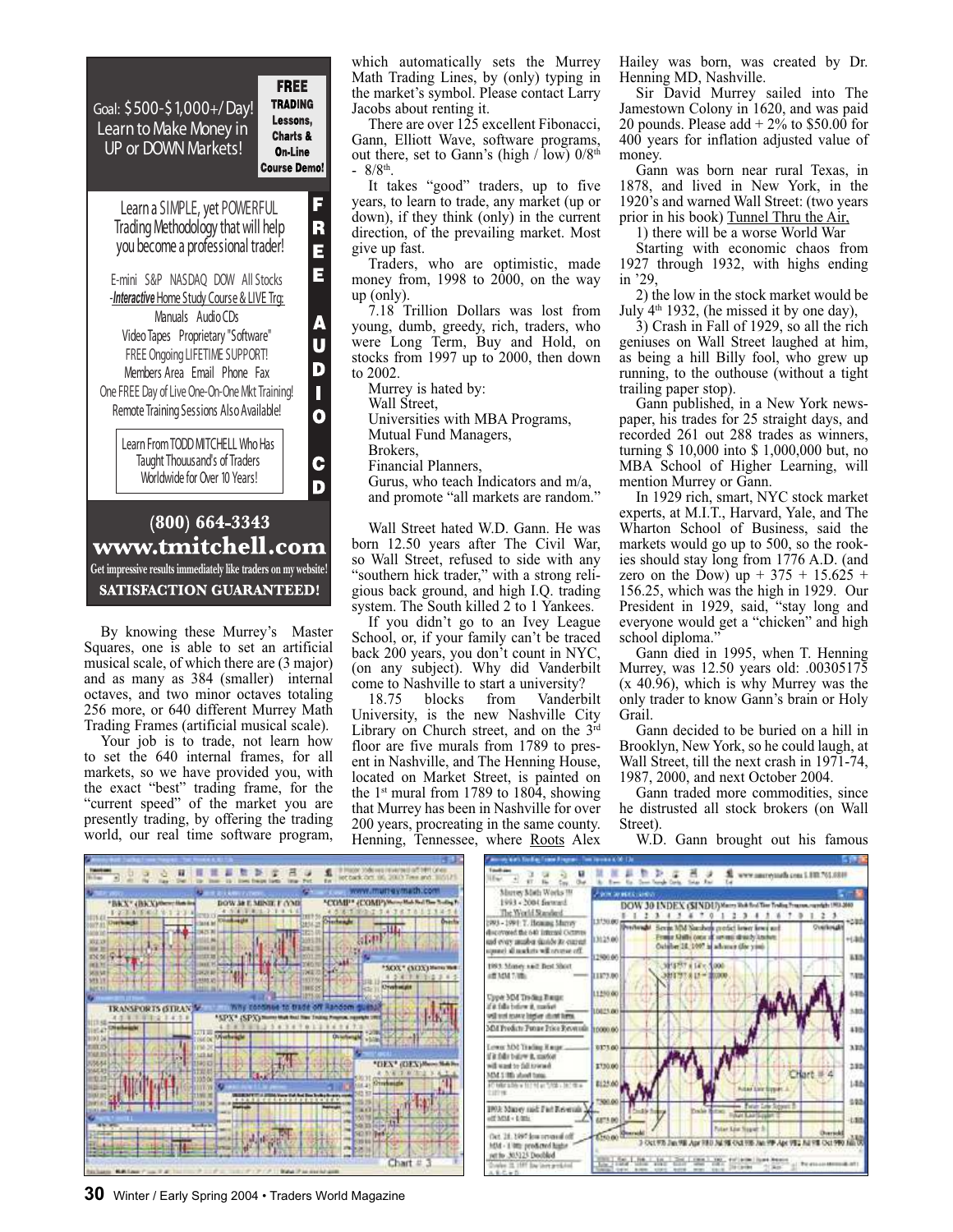book, How to Make Profits in Commodities, in 1942. His wife died in 1942.

T. Henning Murrey was born Oct. 09, 1942, Nashville, Tennessee, into the city projects, in poorest section of town.

There are three different types of "readers" attracted to technical trading magazines:

- 1) the curious rookie,
	- 2) tired of losing (grasping) losers,
	- 3) trying to write software gurus.

Serious market "traders," don't want to waste their trading time, typing in hours of syntax, to create a piece of software that is equal to, or worse, than simply "eye balling" the last highs or lows, or getting Murrey's.

Every serious trader, finally, knows Murrey's Numbers.\* Why guess how to set 640 Octaves?

But, on the other hand, if you want to learn how to set the 640 different internal trading frames, you may want to contact one of my 13 year old students, Ryan Waring, or his brother John, who is 17, and they will help you, since they figured it out for their father Mike, while seated in Murrey's class, in Santa Ana, California, or you might want to get a 60 trial version, of our real time software and figure it in one second.

Murrey has classes in California in Feb. 2004, so the boys want Murrey to meet their high school teacher, who instructs a class on investing. John won the contest.

Tennessee Titans Coach Jeff Fisher

Personal Note: You may be thinking that Mike's son Ryan, is a computer "nerd," since he is one of the smartest, and best looking 13 year old kids in his school?

Answer: wrong.

Titans Coach, Jeff Fisher's, wife's,

sister's son, played on a Little League World Series Team with Ryan Waring.

Is your son on the baseball team, good looking, an A student, and Murrey Math Trader making + \$150.00 in an hour trading futures (in the summer)? Which one?

Why force your teenager to mow lawns, sack groceries, or serve fast food, to make  $\frac{1}{2}$  8.50 an hour and learn the meaning of what?

Your children have a better chance, if the mother is bright, stern but kind, and pretty, and let's her sons learn how make money trading, instead of mundane repetition.

Maybe this is why these teenagers are great traders? They don't carry the baggage "loser" in their portfolio (at a young age).

In 1993 – 1994, T. Henning Murrey started telling the "trading world" that all markets should be traded against the decimal point, instead of the  $1/8$ ,  $\frac{1}{4}$ ,  $1/16<sup>th</sup>$  of a point (divisions).

Wall Street converted to Murrey's 1993, "decimal" way of thinking, (many years later), after seeing that Murrey was correct, by accepting the simple fact that T. Henning Murrey, owns the "intellectual rights" to any number that is a division (or double) of .305175 in the future.\*

There are two ways to "think" and arrive at the correct answer:

- 1) start with Prime (base) Logic, zero,
- 2) or, deduct from the answer where to begin: start with 10,000.

If you doubt my basic starting premise (.305175), then simply move up to one of Murrey's Master Squares and work down till you arrive (at the same answer).

These are the numbers for the Dow 30 Index and Japanese Nikkei Dow. Chart

## Are YOU trading the best you can? We've seen it so many times before............

A trader learns a method: trades it, changes/complicates it - loses money. He thinks he knows better.... But for the past 20 years a group of traders have proven consistency  $&$  simplicity works like magic!

For two days May 1  $&$  2 you have the chance to learn the trading strategies that put that group of traders consistently in the top of their field. This group of professional traders are known as the "TURTLES".

One of the Original Turtles, will teach you the exact Turtle Trading methods that he learnt from "Dennis and Eckhardt", two foremost professional traders in modern times. What started out as a bet to prove that "people of the street" could not be taught to trade, ended in the reality of "The Turtles" success. Grab a part of Trading history and discover what you need to be a consistent good trader.

For information & your Free Turtles CD email info@turtletrading.com Or visit : www.turtletrading.com Phone +1 800 532 1563

**Emini S&P Futures Daytrading Course 5-Days One-on-One**

**Atlanta, Georgia**

**www.daytradingcourse.com**

# **OPTIONS "40 IN 4"**

For those who like a *simple* system

**Objective:** +40% gain or more, within 4 trading days.

**Homework:** 10 to 20 minutes after the close.

**Data needed:** S&P 100 index option prices only.

**Signal logic:** plain math gives you your next day's Trading Edge value which controls the profit outlook.

**User Satisfaction:** strict criteria permit partial or full fee rebate.

**Modest One-Time Fee:** range is \$395 to \$645, depending on how promptly you order.

**Performance:** Most trades gain +40% or more consistently. Most of those that miss still end up with a gain. Get the proof, with additional detail and current offer, by Fax or mail, call toll free today:

**KEY VOLUME STRATEGIES**

**now in our 33rd year;** 

**800-334-0411 x12-w 828-692-3401 FAX 828-698-4839 E-mail: info@key-volume.com**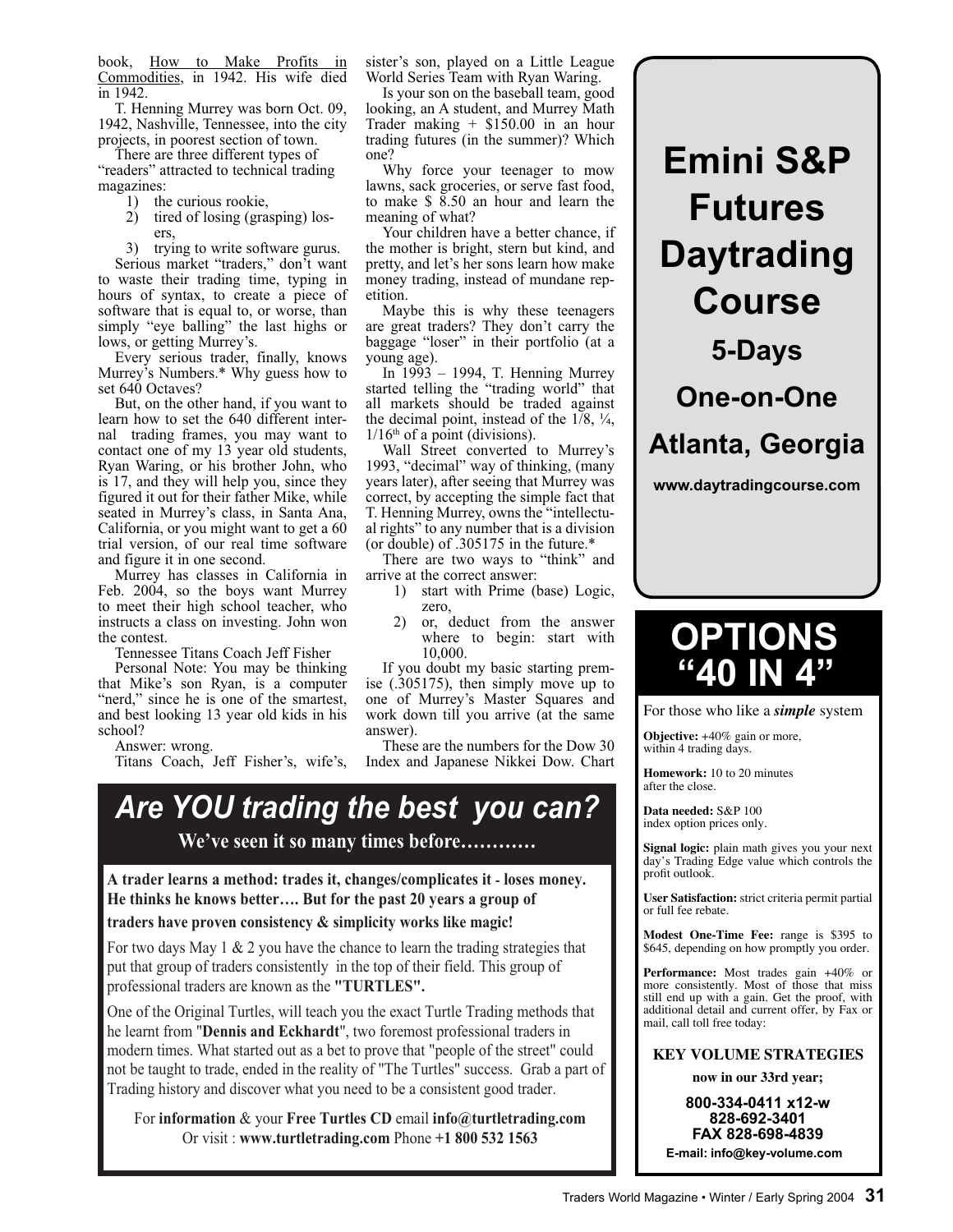Would you like to Pinpoint 4% Short-Term Trading Reversals in the U.S. Stock Market with Incredible Accuracy ?

# VOLUME 4 NOW AVAILABLE!



### The Ultimate Book on Stock Market Timing - Volume 4 SOLAR-LUNAR Correlations To Short -Term Trading Reversals

**240 Pages, 8-1/2" x 11", perfect bound, gloss softcover,** \$95.00 **(postage and handling \$5.00 USA/Canada - \$24.00 for overseas.)**

**This is the most comprehensive analysis yet of all the Sun-Moon combinations and their correspondence to price movements in stock indices available today. It examines 60 years of daily data on the Dow Jones Industrial Averages, and the past 16 – 18 years of daily data on the NASDAQ Composite and Japanese Nikiei stock indices. The probability of 4% or greater reversals is assigned to each Sun-Moon combination. Thus when a Sun-Moon combination with a high correlation to 4% or greater price swings is in effect, a trader knows that this 1-2 day period offers a high probability for an isolated low or high to form, from which the market will reverse a substantial amount in a very short time. This is the ideal situation for short-term traders: high profit probability with a minimal amount of time exposure (risk) in the market. This is the "edge" that traders seek!**

**" Ray Merriman has done a remarkable job of isolating high probability time periods to trade. This book is an excellent addition to a trader's technical toolbox for shortterm entries and intraday trading, and also for identifying ideal entry time periods for longer-term moves and cycles."**

#### - Walter Bressert

World-renowned cycles' analyst, and President of Walter Bressert Asset Management Company

**VOLUMES 1, 2 & 3 are still Available or Order the Four Volume Set & SAVE \$\$\$**

Volume 1: \$95.00 **(add S&H of \$4.25 if USA/Canada, \$20.00 overseas)** Volume 2: \$95.00 **(add S&H of \$4.25 if USA /Canada, \$24.00 overseas)**

Volume 3: \$150.00 **(add S&H of \$5.00 if USA/Canada, \$28.00 overseas)** Volume 4: \$95.00 **(add S&H of \$4.25 if USA/Canada, \$24.00 overseas)**

\*Special Offer: Order All 4 Volumes of the Ultimate Book on Stock Market Timing Series. \$360.00 **(add P&H of \$16.00 if USA/Canada, \$64.00 overseas)**

**M.M.A. P.O. BOX 250012 WEST BLOOMFIELD, MI 48325 800-MMA-3349 • 248-626-3034 • FAX 248-427-1994 E-Mail: mmacycles@sbcglobal.net Internet: www.mmacycles.com**

#2 and Chart #3.

Murrey's Master Square: 10,000:

| 5,000    |      |
|----------|------|
| 2,500    | (2)  |
| 1,250    | 3)   |
| 625      | 4)   |
| 312.50   | (5)  |
| 156.25   | (6)  |
| 78.5     |      |
| 39.5     | (8)  |
| 19.53125 | (9)  |
| 9.7656   | 10)  |
| 4.8828   | (11) |
| 2.4414   | (12) |
| 1.2207   | (13) |
| .61035   | (14) |
| 305175   | 15)  |
|          |      |

Plus, all small moves, will want to reverse 25, 50, or 75 percent in between each of each (15) numbers.

Historical Confirmation:

Article finished Jan. 30 2004: YM04H Dow Futures closed at  $10,468.00$ , so  $10,000$ ,  $+ 312.50$ ,  $+ 156.25 = 10,468.75$  Jan. 30 2004.

Please remember this truth. Now, show your friends. Tell the trading world Murrey Math Works  $1993 - 2004$  forward.

 In 1993, T. Henning Murrey formulated (his) Murrey's Universal Laws of Trading set to .305175,\* so "teachable" traders could learn to trade inside (13) lines until it explodes out (up or down) into a Binary Doubling.

Please do your homework and add in the 25, 50, and 75% numbers between each (above).

Now, every rookie trader, knows, finally, that any prediction for the future, should be set off market reverses, off the week of the Harvest Moon (Murrey Time) and on the closest, largest Murrey Math Trading Line (owned)\* by T. Henning Murrey: 1993 – 1994.

Logic Deduction: the larger the horizontal MM Trading Line and the wider the spread will predict faster reversal.

This past year's starting Trading Time (date), set by T. Henning Murrey, was October 06, 2003.

In 1999, the starting date was Oct. 09.

See Chart # 1.

Now, please look at the attached chart accompanying this article, and you will see that it is set to the correct trading frame, based exactly on what Gann said about Price variance (highs and lows) and Time elapsed based on how much data you need (to know). This is an interday chart.

Murrey has given you Time set to the Harvest Moon. Do you need more?

Murrey has given you his Three Master Squares. Do you need more?

This is the age old question of the chicken or the egg? Time or Price determines the other. Who really cares?

Follow the money: Price will always give you a better reversal signal than Time.

What if you are dead, still afraid, or divorced, and have no money, when the best time to trade arrives? How long you wait?

People, who talk about the best Time to trade, can't pull the trigger at extremes.

March 2002 through March 2003, there were (64) reverses (26,000 points) of 406.25 points each, so you had (64) opportunities to make + 2% on your mutual fund or futures contract, but the Great Institutions of Higher Learning, tell you Buy and Hold



## **BioElectric Shield**

This shield might just improve your trading. The harmful electromagnetic waves around your computer affects your ability to think and your trading. \$139.95 plus \$4.95 S/H Traders World, 800-288-4266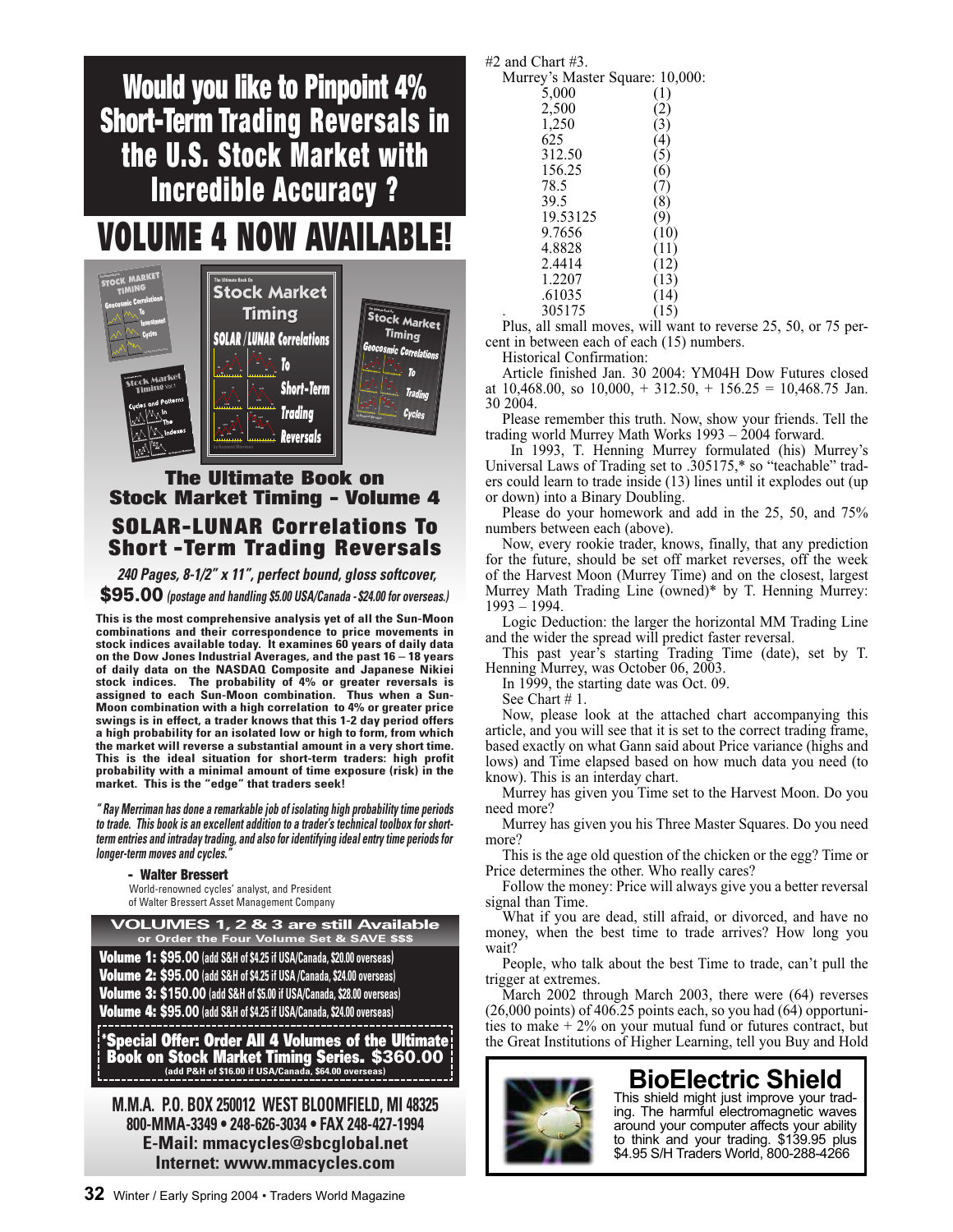works best, over Time.

Are you still a "loser" from 2000 highs?

1929 till 1954: Gann (1927) predicted Crash Fall 1929, then, he promised not to die, till Dow 30 got back even, which it did in 1954, so he died in 1955, thanks W.D.!

Murrey's Prediction: 1st low reversal will be down at 7,187.50 in the future. Why?

Murrey confides in Jim and Tom Roberts 05/20/2002: Nashville, Tennessee, at Princeton's Grille Restaurant.

Murrey established  $7,187.50$  as  $1<sup>st</sup>$  time down lows on 05/20/2002, since it failed up at 10,625, then – 312.50 at 10,31250.

Simple: The last higher reversal lower before 05/20/2002, was up at 10,625 and it came down to 10,000 and reversed up  $\frac{1}{2}$  way to 10,312.50, so it will remember 7,187.50 as Murrey's Harmonic Balance against 8,750 (Key of B).

Murrey told Nashville residents, Mr. Tom Roberts and his brother Jim, who have engineering degrees from Vanderbilt and Georgia Tech and in 1955, lived on Sweetbriar Ave., across from Mr. & Mrs. Rotier, and Murrey lived one street down on Oakland Ave, to expect support 1<sup>st</sup> time down at 7,187.50, back in 05/20/2002. They have owned a business with over 312 employees.

Mr. Tom Roberts and Murrey humor the fact that Mr. Patrick Arbor, past Chairman of the Board of the CBOT, was in Nashville, several years ago, giving a speech at Vanderbilt's MBA Owens Graduate School, invited by Jimmy Bradford, of J.C. Bradford "retail" stock brokerage firm, and the next day, Mr. Roberts, Mr. Joe Prone, who owns two "seats" in Chicago, and Murrey, were having our pictures made, after our meeting in Chicago, in Mr. Arbor's office, and Murrey asked Mr. Arbor, if "Jimmy" had taken him by the Parthenon, and he said yes, then Murrey said, he learned to find .305175 in the spacing of the 17 columns on long side, but five of the managing partners at J. C. Bradford laughed at Murrey, and called him Moon Man Murrey, back in 1995, when he made his upside target projections about prices above 10,000, off  $2,500$  base: to be +  $5,000, +6,250, +7,500, +8,750, +9,375$ or 10,000. 2,500 base +  $9,375 = 11,875$ . It is a small world.

After 2,000, the Bradford family, decided to close their doors. Why? They opened in 1929, on the highs, and closed near highs.

Over the past 50 years, mutual funds have averaged 12.5%, so why not close out your fund, now, if you have made this much from the 7,187.50 lows, and wait for  $a - 25\%$  pull back to buy more shares cheaper: greed?

Example: October 09 2002: Dow 30 Index down – 4,687.50 points to 7,187.50 off 11,875 from Jan.2000, highs: Chart #2.

 $1,250 \text{ x}3 = 3,750; +625, +312.50 =$ 4,687.50, is the exact low from the highs January 2000. How hard is this?

1997 the Dow 30 reversed up down at



# Feel Like the Markets are Unpredictable?

TRADINGSOLUTIONS improves on traditional technical analysis techniques by utilizing state-of-theart artificial intelligence technologies that learn from the data itself and adapt to changing market conditions.

TRADINGSOLUTIONS End-of-Day enables you to use this technology for swing trading, allowing you to make money in both up and down markets by using brief multi-day trades.



TRADINGSOLUTIONS Real-Time extends this technology to day trading, giving you an edge by allowing you to react more quickly to changes in the fast-paced markets.

## Download a free evaluation copy!

Included with the evaluation is the FREE Solution Service, which provides updated sample trading models that make money in today's markets.

Save \$200 off the regular price of TradingSolutions. Use offer code 88219.

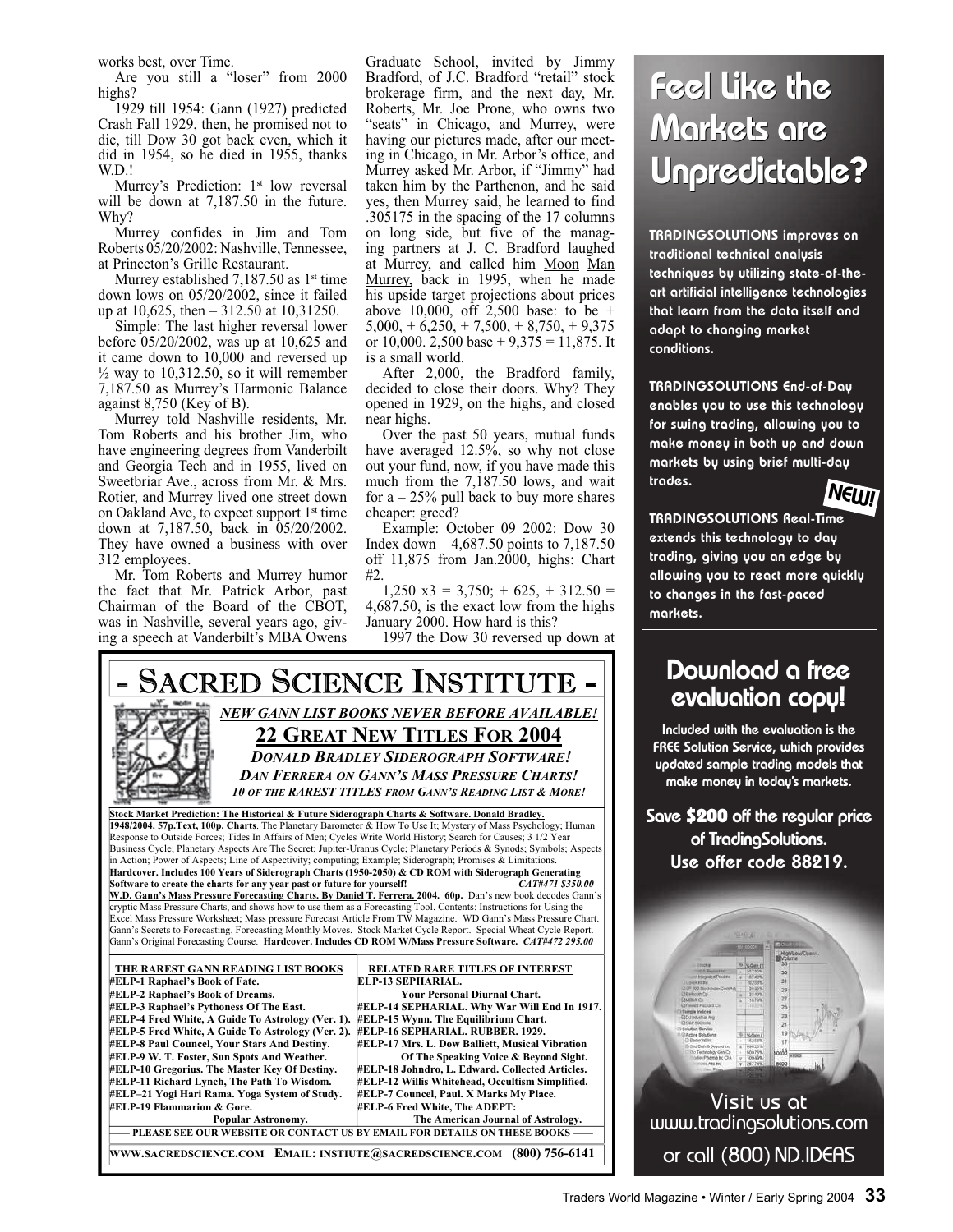### GANN-ELLIOTT CYCLE REPORT **80% ACCURATE ON PRICE AND TIME !**

We give you exact price and time and stop objectives. We predict the 12 most important markets each week. We give you the exact top and bottom price to enter or exit. We have been a professional 35 years in business since 1967. Gann-Elliott Weekly Trading Newsletter will analyze: Gann price and time cycles and Elliott Waves in 15 stocks, Indices and Commodities, the S&P-500, Dow, NASDAQ-100. QQQ, T-Bonds, Gold, Silver, Soybeans, Corn, Wheat, Live Cattle, Feeder Cattle and Live Hogs. This report is sent via E-mail every week. Sign up today for the free 2 week trial!

### 800-288-4266 TWO WEEK FREE TRIAL www.gann-elliott.com

6,875, which is – 312.50 below 7,500. It moved up  $+ 5,000$  points to 11,875 Jan 2000, then fell:

Chart #4.

Do you want to (change) from random measurements, to set your (s/r) lines?

Could you trust your child to multiply

.305175 x2 15 times, or divide 10,000 (x2), then, ask them to instruct you, every time the Dow 30 Index moves up or down, off MM Lines set to 312.50 (x2, x2 ,x2) points inside Murrey's Master Square 10,000, so you will be able to break the Buy and Hold till you grow old mold that failed January 2000, when the Dow 30 Index reached  $11,875$  (up  $+ 5,000$  points) from 6,875.

Math Brain teaser: 2 to the eleventh power = 4,096, or 64 x 64 equals the same, just as 1 doubled 13 times  $= 4,096$ , so, .305175 x 4,096 = 1,250, or a Major 1/8<sup>th</sup> inside Murrey's Master Square: 10,000.

The human brain is 87.5 % fat composed of the Double Helix set to 64 "codons" of D.N.A., so your brain is set to .305175 inside each cell, of which we have 256 different (kinds), plus your "trading" eye can see only 256 different moves or colors.

You may choose, not to believe me, with your present thought patterns, or your twisted words from a "losing" trading habit, but your "birth brain" accepts what I say, before you hear it. You confuse the simple truth with averaging indicators.

Ask your child what .305175 (x2) 14 times equals? Answer: 5,000.

They have it if they just doubled .305175 15 times, or divided 10,000 in  $\frac{1}{2}$  15 times.

They are using either inductive or deductive reasoning. Please explain the difference.

If your child is having trouble with their calculations, please have them contact Ryan Waring (13) at ryan@murreymath.com.

Declaration of Appreciation: Any school may request Murrey's software at full price, then, Murrey will make out

# **Know Your Future?**

It is the desire of Traders World Magazine that the magic of astrology<br>should become available to as many people as possible as inexpen-<br>sively as possible. Traders World will have a professional astrology<br>report done for  $\blacksquare$  t is the desire of Traders World Magazine that the magic of astrology should become available to as many people as possible as inexpenreport done for you. The professional report is approximately 30 pages

beautifully presented in columns with beautiful fonts covering both your personal and professional life. You can use the professional part of the report to develop your talents, so you will be better able to attain your desired growth in your profession. Problems can be avoided and transformed into positives through insight and wise action. The personal part of the report given will deal with your identity, emotion, love, destiny, etc. Another section of the report deals with the major times of change in your life, showing clearly in graphic form the months when these changes are the strongest. Through this timing you will know what to do and what not to do during these changes. The report is \$19.95 plus \$3.00 shipping and will be sent to you by U.S. Priority Mail. Without any extra charge. To receive the report fill out the following form:

| <b>Birthdate</b>                                          | Time of Birth    |  |
|-----------------------------------------------------------|------------------|--|
| City of Birth                                             | State<br>Country |  |
| Name                                                      |                  |  |
| Address                                                   |                  |  |
| City                                                      | State<br>Zip.    |  |
| Telephone                                                 |                  |  |
| Payment Method __Check Enc. __VISA __MC __AMAX            |                  |  |
| Credit Card #                                             | Exp.             |  |
| Traders World, 2508 W. Grayrock St, Springfield, MO 65810 |                  |  |
|                                                           |                  |  |

a check for the entire price, back to the school's fund.

Your child would know that if the Dow 30 Index moves up or down (interday) at a minimum of 19.53125 points (slowest trading width) of 1/8th (.305175 x64), it would move at 1,250 points (19.53125 x64), then start to double after it has appreciated + 1,250 points, or one MM  $1/8<sup>th</sup>$ , so, a major move up for the market would be 2,500, then  $+$  5,000 points.

Let's ask your child to find the last five low supports of the Dow 30 Index, between 5,000 and 10,000.

They will tell you that there were five, down at 7,500, then one down at 7,187.50, which is exactly  $-312.50$  points below 7,500, which is one of Murrey's Binary Doubling numbers off .305175.

So, your child would set our base  $(MM 0/8<sup>th</sup>)$  at 7,500, so, we would move  $up + 1,250 + 2,500$ , then + 5,000, and set 12,500 as the maximum highs of these past five lows, except October 09, 2002, on Murrey's Birthday, which was the last exact low reversal in the Dow 30 Index since 6,875, 1997 lows, which are exactly 312.5 points difference, or  $1/8<sup>th</sup>$  higher with The Murrey Math Trading System.

Your child already has 5,000 marked as being .305175 x14, so 6,875 1997 lows (minus 312.50 below 7,500) added up +  $5,000 = 11,875$ , which is the exact high in the Dow 30 Index in January 2000, which is Murrey's 7/8<sup>th</sup> line (yellow) fast reverse down, which it did, and it is still lower.

1993: Murrey said: fastest reverses off: down off (yellow)  $7/8<sup>th</sup>$ ,  $+1/8<sup>th</sup>$ , and up off  $-1/8$ <sup>th</sup> and  $1/8$ <sup>th</sup>: Chart 2.

Murrey Math Trading System: 1993 – 1994: predicted (in advance), exact all time high in Dow 30 Index six years in advance off .305175, off Time and Price set to 1<sup>st</sup> week in October and Murrey's Universal Numbers.

The Murrey Math Real Time Software Program sets Price and Time exactly as Gann instructed (you to do) in his book, published in 1942, which is the same year Murrey was born, into the trading world.

October 09, 2002, was the exact low reversal for all major indexes all over the trading world. Every guru has to point it out for the next ten trading years.

The October 09, 2003 high reversal (interday) for S&P 500 Cash Index was 1,046.87, then the exact high reversal for the S&P 100 Cash Index was 523.43: ½?

October 09, 2002 – 7,187.50 interday low and October 09, 2003 closing high  $-9,687.50$ , equals 2,500, or .305175 x2 (13 times), which is  $8<sup>th</sup>$  grade math for Murrey.

Please go back as many years as you like, and look at major market reverses the 1st week of October, or 3, 6, or nine 12, 15 or 18 months from this starting point.

You will be surprised when you back test any market, how many major Price reverses are off .305175 doubled x2, x2,  $x2$ , etc.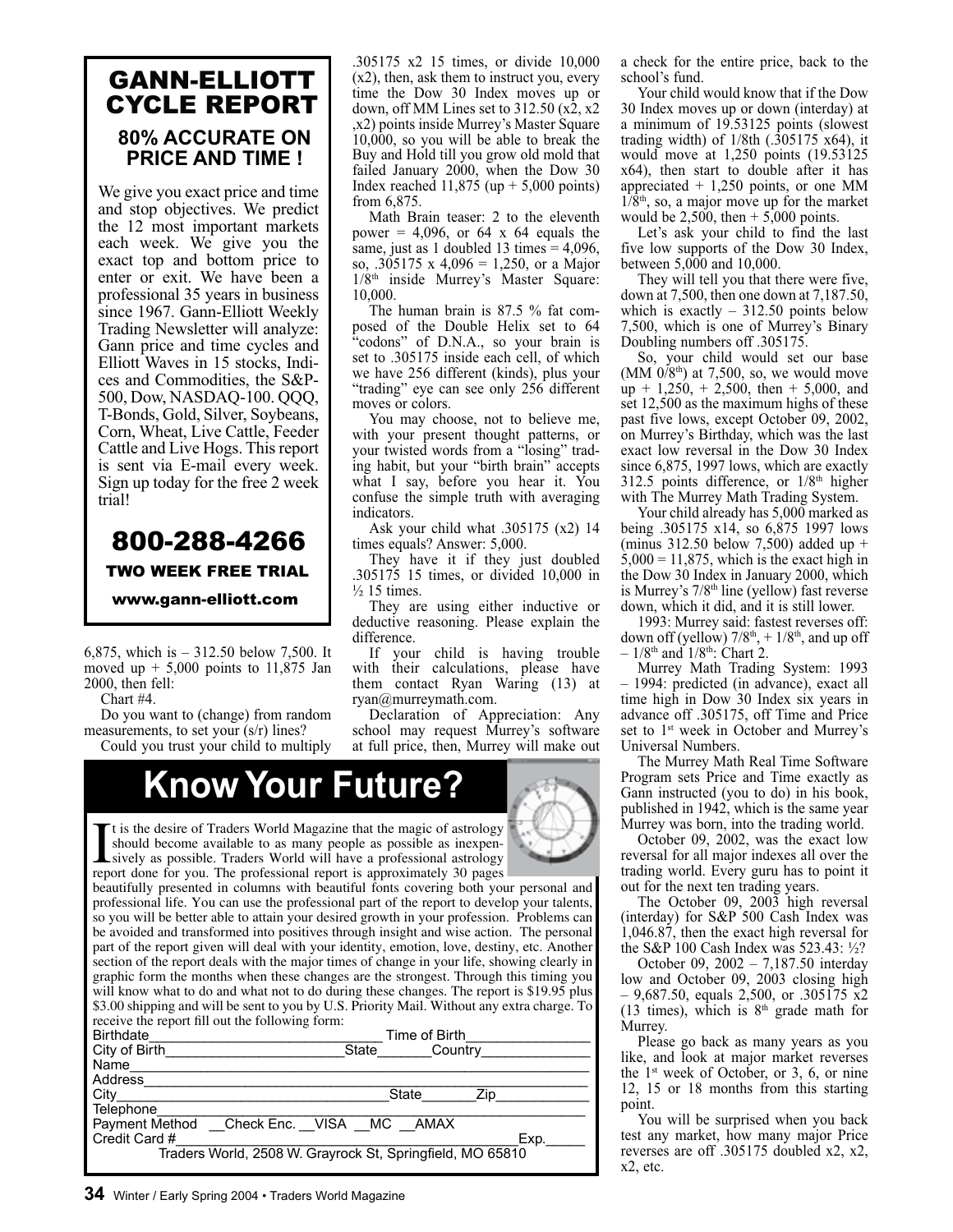Murrey's Master Square 1,000, and its Harmonic Internal Octaves, will accurately predict, present and futures reverses, down to .975 of one point, for this market (ES04H), so you may know (just before the market opens) support and resistance.

Most traders are confused when markets run past their Gann  $0/8<sup>th</sup>$  or  $8/8<sup>th</sup>$ .

Rookies believe in the Breakout "theory" that works only 43% of the time.

The entire trading world never (ever) considered knowing what the  $+1/8$ <sup>th</sup>,  $+2/$  $8<sup>th</sup>$ ,  $-1/8<sup>th</sup>$ , or  $-2/8<sup>th</sup>$  are affecting markets interday, before T. Henning Murrey discovered this truth in 1993: Chart #2.

These two areas are called:

- 1) Over Bought (on highs),
- 2) OverSold, (on lows), which means that if they don't breakout, they want to reverse and try and touch the "current" MM  $4/8$ <sup>th</sup> trading line.

Now, if it closes above or below our  $MM + 2/8<sup>th</sup>$  and  $- 2/8<sup>th</sup>$ , what happens? Chart #3.

Answer: the trading frame "doubles" up or down, depending which end was exceeded.

But, if the "current" MM trading frame is not violated, we simply make our trades off what the day offers set to your tolerance to "see" the trading frame on its safest scale.

Proof: Chart #2 and Chart #3 (OEX).

Why imagine future "breakouts" when you know the exact price it takes to shift the frame (up or down)? Chart #2 and Chart #3.

7,187.50 MM – 2/8th October 10 2002 up to 9,062.50 at +  $2/8$ <sup>th</sup> = 1,875 points. Both numbers forced the Dow Prices in the direction of 8,125, till it can close above 9,062.50 4 to 7 days in a row.

Please look at our chart (#1) and find MM  $4/8<sup>th</sup> - 1,121.09$ . Gann said to short up at  $4/8$ <sup>th</sup>, so we made four short trades against moves up to this number (trusting Murrey's Numbers).

This week our market is trying move up toward MM 8/8<sup>th</sup> 1,125 set Oct. 09 2003.

## **MURREY MATH SUPPLIES**

The **MurreyMath Trading Frame** software program will automatically decide for you if a market is Over Bought or Over Sold, and automatically display the Trading Strategy whenever the Daily Price Action

#### **The MurreyMath Trading Frame Software**

- *All Gann Lines (8/8ths)*
- *All Vertical Time Lines*
- *All Squares in Time Lines*
- *Entry Price Points*
- *Set all Overbought/Oversold Lines*
- Set 5 Circles of Conflict
- *Set Parallel Momentum Lines • Set Speed Angles (7)*
- *Set Learning Mode Data*
- *Present "Best Entry Price"*
	- *Present Daily Volume differential • Sell 50.% of Position Price Points*
	-

#### *1-800-288-4266* **PRICE \$875.00** *End-of-Day version includes: Software, Murrey Math Book, CD Learning Lessons & EMail Updates* **Murrey Math Book** *alone* **\$78.00 60 Day Software Trial**  *& credit for full version* **\$200.00**

*www.tradersworld.com (order on-line)*

This is a Major Internal Octave inside Murrey's Square 1,000 – 2,000. 1,125 is actually MM  $1/8$ <sup>th</sup> or the key of "C" inside Murrey's Master Square.

If you grasp the  $1<sup>st</sup>$  MM  $1/8<sup>th</sup>$  (inside 1,000) you will be able to deduct how our real time software program sets today's trading frame  $8/8<sup>th</sup>$ .

You "see that this market (Chart #1) reversed (up) the day before, off 1,115, which is one of the "fives" Gann warned all expert traders reverse off interday.

If you don't know the significance of the "fives" we shall pass it on to you.

Please look how this market was bought up (five times) on higher lows off MM Trading Lines. Five times in a row, this market was bought higher +  $1/8<sup>th</sup>$  higher than the last low. 87.5% of all traders will not take these higher lows (long) trades.

You have been taught that the safest trade is always off the double or triple bottom.

Gann said to buy the third trade in any direction, so Buy C, should have been a strong up move, just as Short C should

### hot Comm online multimedia trader forums

**hotComm** is the real-time forum for traders to share market trends and trading techniques in a multimedia experience at the desktop. Hear the market moves being called, see the charts and chat with other traders.

Contact us now for a **FREE TRIAL** of **hotComm** and to learn more - all you need is a desktop PC and an Internet connection to see the future of trading!



have been a strong sell off. It didn't happen.\*

Why expect more than  $a + 2/8<sup>th</sup>$  move in either direction for  $\frac{1}{2}$  your contracts? Greed wins over need?

Murrey's Momentum Lines:

Please look at the 45 degree angled momentum lines, moving to the right (up and down). This market already knew its "bounces" (off these angled lines) without

#### **SPECIAL STOCK MARKET REPORT 1 & 2**

Here is a once in a lifetime deal that you certainly do not want to miss!

 Hi, my name is Larry Jacobs, I am editor of Traders World magazine. I know that you are BOMBARDED with lame "market trading schemes" on the internet all the time. You probably get a new promise of wealth every few hours in your e-mail box. If you're like me you probably have deleted most of them at a glance. I have good news for you.

 Mr. Ferrera, who has written several magazine articles for us, has put together a unique stock market report that clearly shows how two dominant long-term cycle patterns have predicted every major Bull & Bear Market for the past century. Mr. Ferrera then graphically projects this cyclic model 16 years into the future and then describes how the stock market is likely to unfold over the next 100-years!

 In all my years at Tradersworld Magazine, have never seen anything like this report! This information is absolutely invaluable for anyone that invests in the equity markets, whether it's on their own or through a company retirement plan. You Can See It Too...

 In this report, you will literally "see" how and why the markets crashed in 1929 and then again in 1974. You will understand why the market basically traded sideways from 1932 to 1947 and 1974 to 1982. You will see why the stock markets topped in the year 2000 and what they are most likely to do until the year 2018.

The cost of the report 1 is \$29.95 and report 2 is \$59.95 and both come with a 30-day money back guarantee. To order call Traders World at 800-288-4266 or go to www.tradersworld.com.

There is substantial risk of loss in trading securities,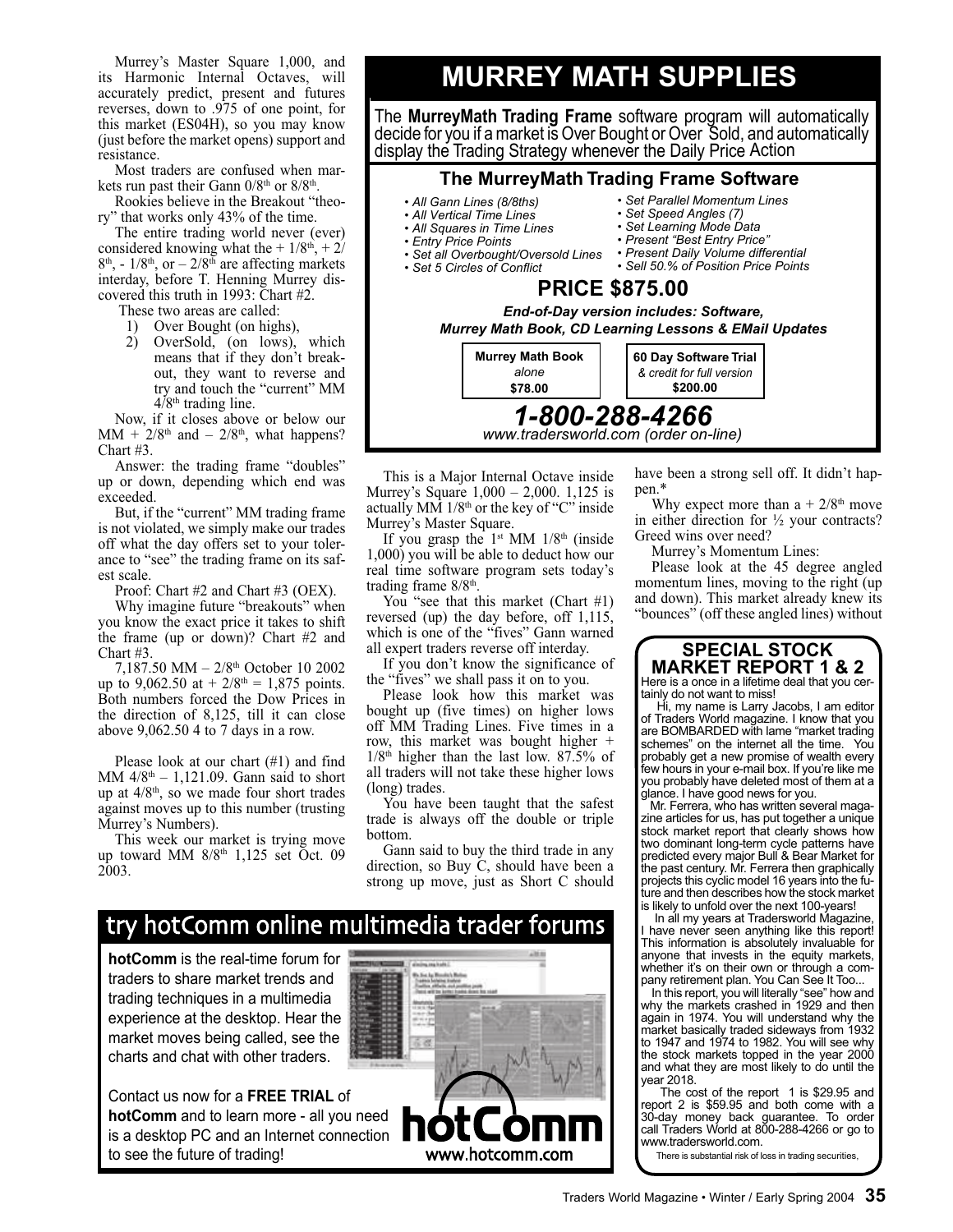## **Do Trading Systems Really Work? Ours do and we can prove it!**

Call or e-mail us for your free copy of our Special Report and learn how the New Babcock System Demonstration Account performed in 2003. The Demonstration Account trades three systems created by Bruce Babcock with real money. How many system publishers trade their own products? We do because we have that much confidence in our systems. The account has been reconfigured so now traders with as little as \$35,000 can achieve spectacular results.



**Reality Based Trading Company Phone 866-888-7562 or 530-677-7562 E-mail: rbtco@innercite.com**

www.rb-trading.com

(Past trading results are not indicative of future results. Commodity trading can be risky and result in loss of capital.)

having to use Andrews Pitch Forks, who added his knowledge from Roger Babson, who added from Furrier Wave Transform Pattern, originating with the Yalu River.

These lines are set as soon as the 1<sup>st</sup> price is set (on the opening) for the day. There is no need to use Andrew's A, B, then C highs and lows to predict future

### **YOUR BEST SOURCE FOR MARKET BOOKS**

**We specialize in rare and out of print commodity, stock and Wall Street books. We also offer most new books for traders.**

#### **IF WE DON'T HAVE IT WE WILL FIND IT!**

**L & S Trading 3068 Marsh Ave Haverhill, IA 50120 641-475-3212 LS@LS-Trading.com**

**WE ALSO BUY RARE MARKET BOOKS**

reverses.

Please look at the vertical time line reversals: 25, 50, or 75% lines.

This market is reversing off MM Price along Murrey's Internal Harmonic Trading Lines set off .305175 (x2).

Please look at Murrey's Indicator (displayed) in the lower left hand corner of the chart. This Indicator signaled every reversal (at the same time).\*

We keep an eye on the tick and trin (set to Murrey Math Lines)\* as signals that traders are reversing their "buy" and "sell" attitudes interday.

Every successful trade on the S&P 5 0 will reward you  $+$  \$ 50.00. Ten trades would have netted you 20 points, so you could have made  $+$  \$ 1,000 profit knowing nothing about fundamentals, or why the software chose its current trading range.

What is the  $1<sup>st</sup>$  thing you imagine when you enter your trade?

Answer: Most rookies decide how much they want to lose, after they enter order.

T. Henning Murrey (alive) has gone past Gann's <sup>1st</sup> Square, and discovered, the next two major and two minor Internal Octaves.

Please look at Gann's book and go to page 68 and you will see his Natural Numbers (percent) of one point. Did you understand?

The next favorite number he mentioned was 18.75, which is how long a trader at 12.50 "disappeared" and reappeared when he was 31.25 years young and "traded" 3.12 years.

Let your child tell you the future

Your child would learn (to predict price reversals), if you show them a Murrey Math chart of the Dow 30 Index the past three years, when we had two reversals off 7,187.50, which would be 9,062.5, or 1,875 points run up or down, which occurred on Murrey's Birthday Oct. 09, 2002.

Most gurus are mad, because Murrey is giving himself credit for saying markets reverse off his birthday, but, simply check the E Mail from Murrey in October 1999, when he predicted the market to be set to October 09, 1999 - 2000, then be affected by his birthday for the next 100 years.\*

Please ask Larry Jacobs and he will tell you how to get Murrey's predictions.\*

If you read two of Gann's books, you will find hints of these numbers "hidden" in his Holy Grail conversation, but you won't be able to find Murrey's Universal Number 19.53125 discovered in 1993 by Murrey.

Thanks for wanting to know how to keep it simple and hopefully more profitable.

Live Classes through Hotcomm.com:

We are starting on line classes using www.hotcomm.com, so we can instruct you "live" right into your computer (no matter where you are).\*

Savant Geniuses: Orville and Wilber Wright were bicycle makers who set wing stabilizers to artificial harmonic pitch, so they wouldn't vibrate wings apart as plane turned at 45 degree angle. Do you change plane wings?

Savant Genius: Thomas Edison had less than one year of grade school and invented 1100 items set to artificial harmonic pitch. Do you improve on telephone?

Savant Genius: Ben Franklin: created Harmonic Pitch musical instrument with 37.5 glass rings set to 437.5 cycles per second. Do you change the library system?

Savant Genius: T. Henning Murrey sets all markets to his Internal Harmonic Pitch inside 3 major Octaves and two minor Octaves with Murrey's Universal Number .305175, learned while playing golf, when he set his 3 wood to 43.75 inches long, vibrating to 62.5 cycles per second, at 15.625 degrees loft, which keeps it in the fairway 87.5% of the hits, which is more important than length.

Why not trade off Murrey's high I.Q. set to his simple Music Scale Pitch (artificial) from 1878, when music was set to 437.50 cycles per second, and the year W.D. Gann was born(1878)?

Historical Note: Some years ago, before anyone heard of Murrey Math, Quote.com offered only eight horizontal (retracements) lines, so everyone had to leave out one line, when they were setting their Gann 8/8<sup>th</sup>, but after T. Henning Murrey, came on the trading scene, and got his real time software connected, to the quote.com data feed, hundreds of Murrey Math students E mailed them to finally correct the two errors:

- 1) not enough lines, (need nine),
- 2) and to change them to (13) lines, so they could come up to date with Murrey's (13) lines, by seeing the OverBought and Over